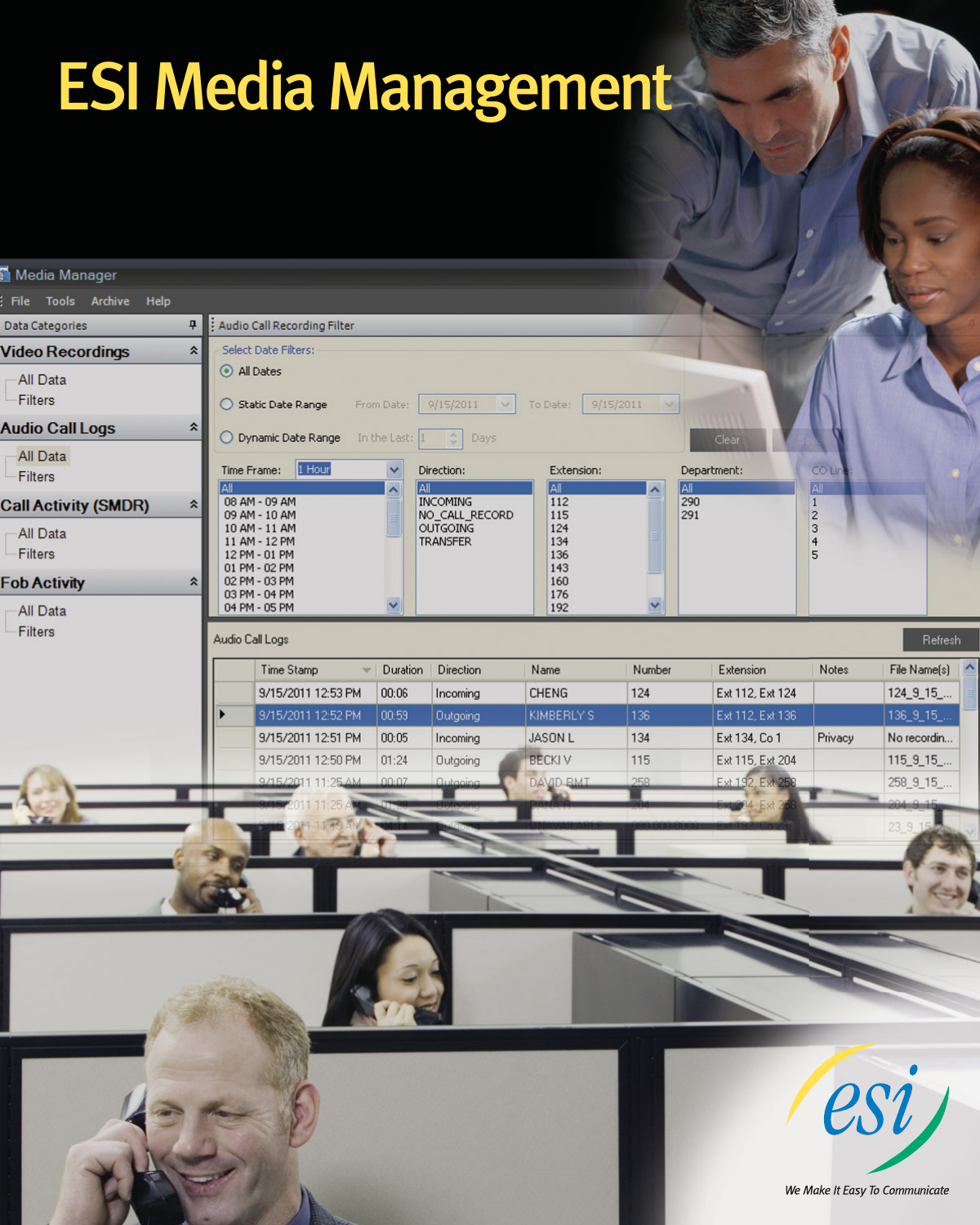# ESI Media Management

# Know more. Reduce risks. Manage better.

An organization depends on its ESI system<sup>1</sup> for such critical functions as call handling and voice mail. But you can gain a much better handle on your organization and reduce many inherent risks by capturing, storing, and analyzing the enormous amount of data that comes through your ESI system. This is the essence of **ESI Media Management**.

Once your ESI system is properly equipped and licensed<sup>2</sup>, authorized users may then use the *ESI Media Manager*™ PC application to access the following types of data:

- **Audio call logs** Automatic recordings of incoming and outgoing calls (commonly known as *call logging*) can be invaluable in assessing how your personnel are making, taking, and handling calls, particularly if you're interested in continually improving your customer support functions. You decide which calls to record — either all calls, or selected lines, departments, or extensions.
- **System call activity** With ESI Media Management installed, your compatible ESI system stores records of all incoming and outgoing calls, using all the fields available in ESI's expanded version of the industry-standard SMDR format. *ESI Media Manager* lets your administrator easily access these records for accurately analyzing and managing your system's use.
- **Video recordings** If your system is equipped with optional video cameras, you can use *ESI Media Manager* to review captured footage.
- **Building access records** If your system is equipped with optional ESI Presence Management, *ESI Media Manager* gives you the power to see who entered (or tried to enter) your facility and its protected areas.<sup>3</sup>

Access to information is customizable by extension, so you can allow authorized users to see only information required for their roles. Certain information, such as call activity and building records, is accessible by only a user with administrator rights.

Best of all, ESI Media Management eliminates the need for a separate means of monitoring your organization. With ESI Media Management, you get the whole package in the ESI system you already know.

Read on to learn how ESI Media Management helps you manage your organization more effectively. For additional information concerning ESI Media Management, contact your Certified ESI Reseller or visit www.esi-estech.com/media.

|                             | Here's where you and your leadership team get the big picture. From the informative ESI Media Manager display,<br>authorized users have instant point-and-click access to your ESI system's stored recordings and data. |                                                                  |                |                                                        |                                |
|-----------------------------|-------------------------------------------------------------------------------------------------------------------------------------------------------------------------------------------------------------------------|------------------------------------------------------------------|----------------|--------------------------------------------------------|--------------------------------|
| Media Manager               |                                                                                                                                                                                                                         |                                                                  |                |                                                        |                                |
| ; File Tools Archive Help   |                                                                                                                                                                                                                         |                                                                  |                |                                                        |                                |
| Data Categories             | <b>4 Video Recording Filter</b>                                                                                                                                                                                         |                                                                  |                |                                                        |                                |
| <b>Video Recordings</b>     | Select Date Filters:<br>$\hat{z}$                                                                                                                                                                                       |                                                                  |                |                                                        |                                |
| All Data<br>Filters         | All Dates<br>Static Date Range                                                                                                                                                                                          | 9/15/2011<br>From Date:                                          | To Date:<br>Y. | 9/15/2011<br>$\sim$                                    |                                |
| <b>Audio Call Logs</b>      | °<br>O Dynamic Date Range                                                                                                                                                                                               | In the Last: 1<br>$\frac{\lambda}{2}$<br>Days                    |                |                                                        |                                |
| <b>All Data</b><br>Filters  | 1 Hour<br>Time Frame:                                                                                                                                                                                                   | $\checkmark$<br>Camera:<br>All                                   |                | Event:<br><b>AII</b>                                   |                                |
| <b>Call Activity (SMDR)</b> | 08 AM - 09 AM<br>$\hat{\mathbf{z}}$<br>09 AM - 10 AM                                                                                                                                                                    | <b>EMP ENTR 1</b><br><b>EMP ENTR 2</b>                           |                | EPM Call Key<br>Fob - Access Denied                    |                                |
| All Data<br>Filters         | 10 AM - 11 AM<br>11 AM - 12 PM<br>12 PM - 01 PM<br>01 PM - 02 PM                                                                                                                                                        | MAIN LOBBY<br><b>SERVER RM</b><br><b>SUPPLY RM</b><br>SHIPPING 1 |                | Fob - New Card Read<br>Fob - Valid<br>Motion Detection |                                |
| <b>Fob Activity</b>         | 02 PM - 03 PM<br>$\hat{\mathbf{x}}$<br>03 PM - 04 PM                                                                                                                                                                    | SHIPPING 2                                                       |                |                                                        |                                |
| <b>All Data</b>             | 04 PM - 05 PM                                                                                                                                                                                                           |                                                                  |                |                                                        |                                |
| Filters                     | Video                                                                                                                                                                                                                   |                                                                  |                |                                                        | Refresh                        |
|                             | Time Stamp                                                                                                                                                                                                              | Duration                                                         | Camera Name    | Event Names                                            | File Name                      |
|                             | 9/14/2011 3:42:35 PM                                                                                                                                                                                                    | 00:00:18                                                         | SHIPPING 1     | Motion Detection                                       | SHIPPING 1_4_09_14_2011_15_42_ |
|                             | 9/14/2011 3:42:35 PM                                                                                                                                                                                                    | 00:00:17                                                         | MAIN LOBBY     | Motion Detection                                       | MAIN LOBBY_7_09_14_2011_15_42  |
|                             | 9/14/2011 3:42:26 PM                                                                                                                                                                                                    | 00:00:12                                                         | SHIPPING 1     | Motion Detection                                       | SHIPPING 1_4_09_14_2011_15_42_ |
|                             | 9/14/2011 3:41:52 PM                                                                                                                                                                                                    | 00:00:12                                                         | SHIPPING 2     | Motion Detection                                       | SHIPPING 2_5_09_14_2011_15_41_ |
|                             | 9/14/2011 3:41:46 PM                                                                                                                                                                                                    | 00:00:25                                                         | SUPPLY RM      | Fob - Valid, Motion Detection                          | SUPPLY RM 3 09 14 2011 15 41   |
|                             | 9/14/2011 3:41:34 PM                                                                                                                                                                                                    | 00:00:18                                                         | SHIPPING 1     | Motion Detection                                       | SHIPPING 1_4_09_14_2011_15_41_ |
|                             | 9/14/2011 3:39:51 PM                                                                                                                                                                                                    | 00:00:12                                                         | SHIPPING 1     | Motion Detection                                       | SHIPPING 1_4_09_14_2011_15_39  |

SHIPPING 2

Motion Detection

SHIPPING 2 5 09 14 2011 15 39

9/14/2011 3:39:00 PM

00:00:15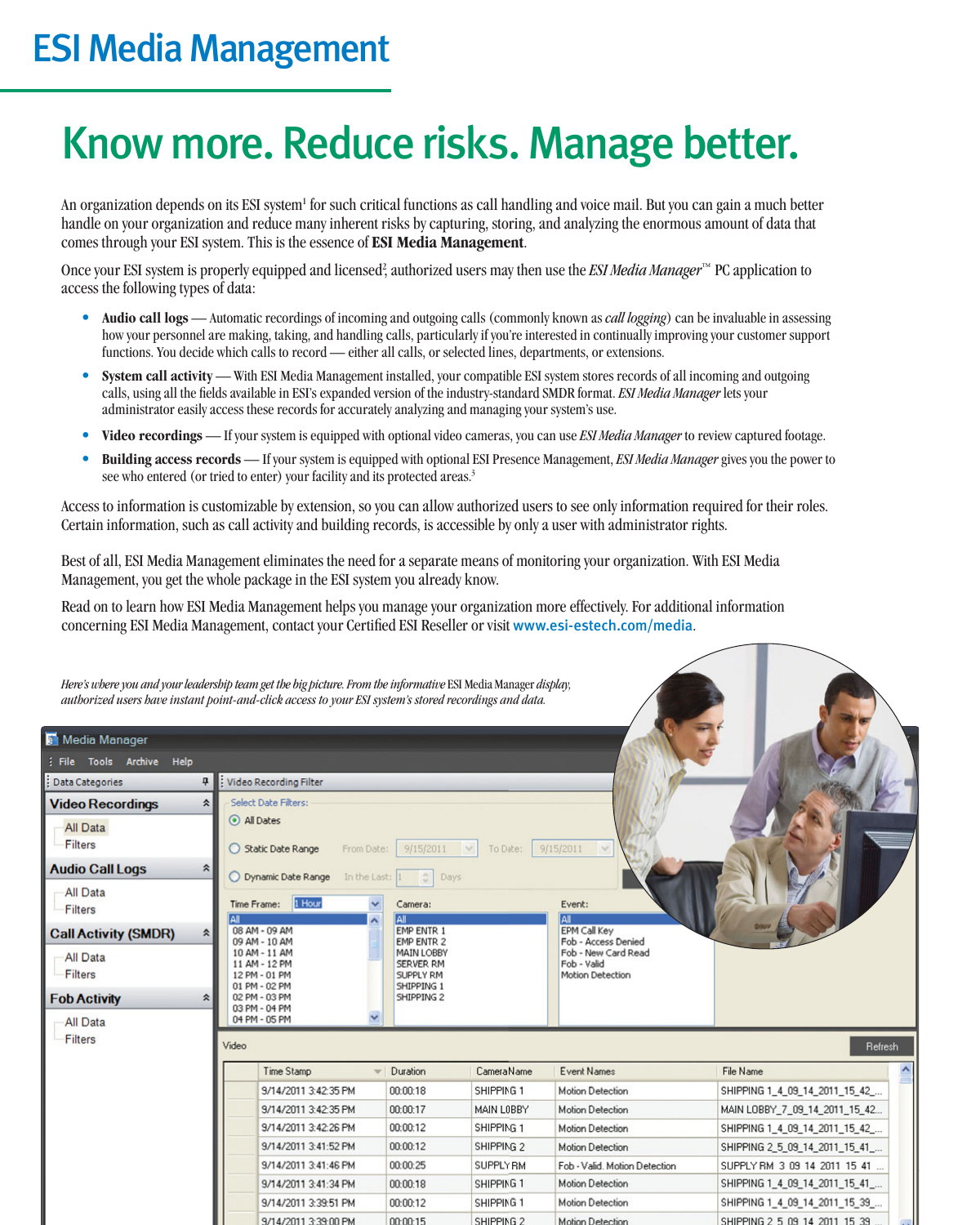# Easily find critical information.

For each type of data, *ESI Media Manager* lets you use **filters** to find critical information. All data types allow filtering by date and time; each data type adds its own specific set of filters. You also can create and save custom filters for re-use. Got a customer saying he gave an important order yesterday at 9:25 AM to an employee who now has no memory or record of it? *ESI Media Manager* can help you determine what really happened. That's just a sample of the fact-finding power that authorized users gain with *ESI Media Manager*.

## Record and monitor call activity.

An authorized *ESI Media Manager* user can review, and save as .WAV files, audio recordings from incoming or outgoing calls coming through the ESI system. A special privacy feature lets system users flag active calls that should not be recorded.

The SMDR call records, which may be filtered by the same variables used to filter audio recordings, can be exported to .CSV files for use in a spreadsheet or database.

# Make ESI options even better.

The potent combination of *ESI Media Manager* and certain optional ESI capabilities will maximize your ability to monitor your facilities, both in real time and historically.

lai

### *Video recordings*

Video data from cameras are streamed to and saved on the system. *ESI Media Manager* makes it easy to view the video data, stored on the system as MPEG-4 files (.M4V) that *ESI Media Manager* can save to a PC.

### *Building access records*

Each use of an ESI Presence Management "electronic key" (fob or card) to enter a protected area generates a building access record for viewing from within *ESI Media Manager*. Such records can be exported to .CSV files for use in a spreadsheet or database.



### Archive data for permanent storage.



SHIPPING<sub>2</sub>

An ESI system with ESI Media Management onboard can archive data in standard PC file formats for permanent storage on a server or PC on your network. A user with administrator rights can set up automatic backups. An ESI Communications Server can even store data directly from the ESI system to a "thumb drive" (or other USB-based standalone storage device). The IP Server 900 stores data on an external eSATA drive, giving you the flexibility to choose the right device for you.

02 PM - 03 PM

03 PM - 04 PM 04 PM - 05 PM